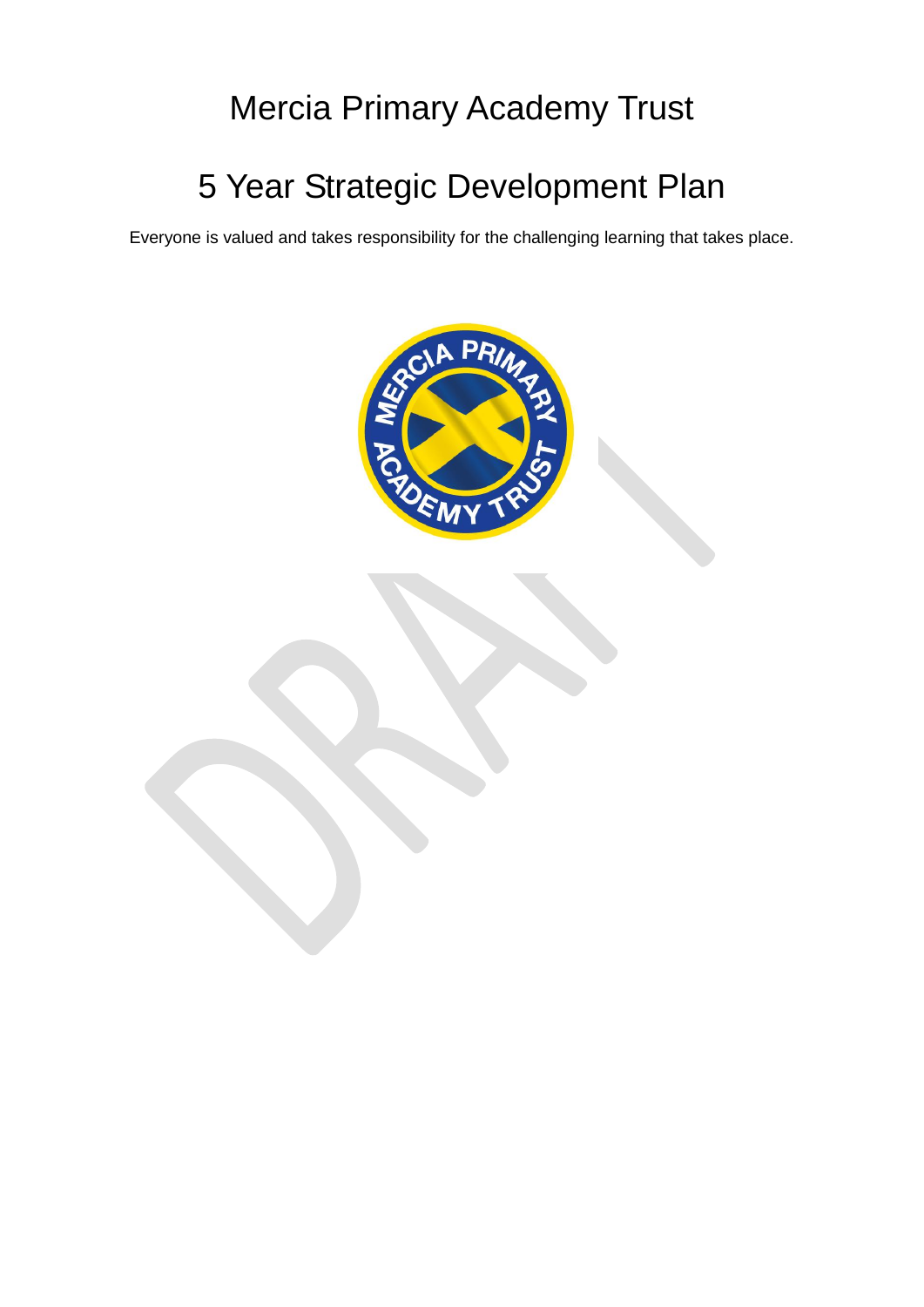## **Contents**

| pg. $3$ |
|---------|
| pg. $4$ |
| pg. 5   |
| pg. $6$ |
| pg. 7   |
| pg. 9   |
| pg. 11  |
| pg. 13  |
| pg. 15  |
|         |

Risk register Appendix (i) and the extent of the Appendix (i) and the Appendix (i)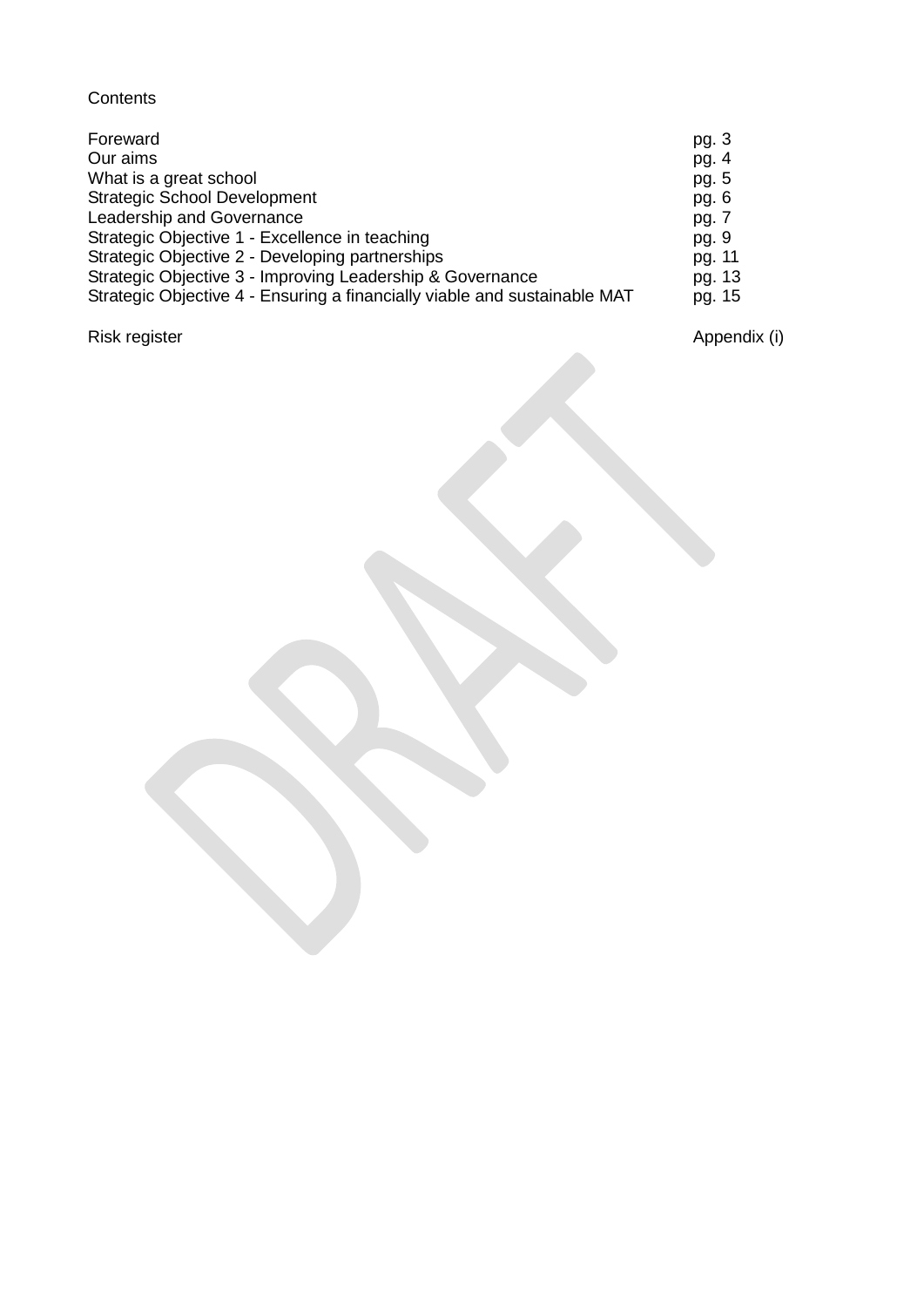#### Foreward

#### *Everyone is valued and takes responsibility for the challenging learnig that takes place.*

Welcome and thank you for taking the time to read about our vision for Mercia Primary Academy Trust. I am delighted to present the first Strategic Development Plan for the Trust which sets out our priorities and objectives for 2020-2025. This document describes how we will plan, guide, support and improve our academies in East Staffs and the surrounding area (and schools that are yet to join), ensuring there is a clear focus on continuing to improve leadership & governance, teaching & learning and raising standards.

MPAT's Board of Trustees is determined to be a high performing Multi Academy Trust that delivers the very best educational experience for pupils aged 3-11. The overarching aim for the Trust is to create academies that provide an environment which is welcoming, caring, calm and purposeful and, through the 'Mercia Way', to stretch our young people academically, support them pastorally and help them develop socially. We also strongly value working with other trusts and LA schools to ensure strong outcomes for all pupils.

As a Board, our responsibility is for the strategic direction of the Trust. We see collaboration as the key to building a strong and confident Trust. Our structures and processes will continue to evolve to support our academies and develop MPAT to benefit all our students and staff. We are realistic about what can be achieved in the current financial climate but what we do, we intend to do well. We have a cost effective organisation and a business model that delivers efficiency, so that all our students benefit from enhanced resources enabled by economies of scale.

We believe in allowing each academy to retain its own distinct identity, firmly rooted in its local community and supported by efficient and effective central services and expertise. All our academies are focused on school improvement, sharing best practice and developing deep partnerships that will embed consistent levels of student outcomes and ensure positive progress. We believe passionately that education, at every stage of the student journey, is about the development and nurture of the whole person.

Should you require any further information or wish to arrange a visit to MPAT our contact details are available on the website.

R Lane CEO MPAT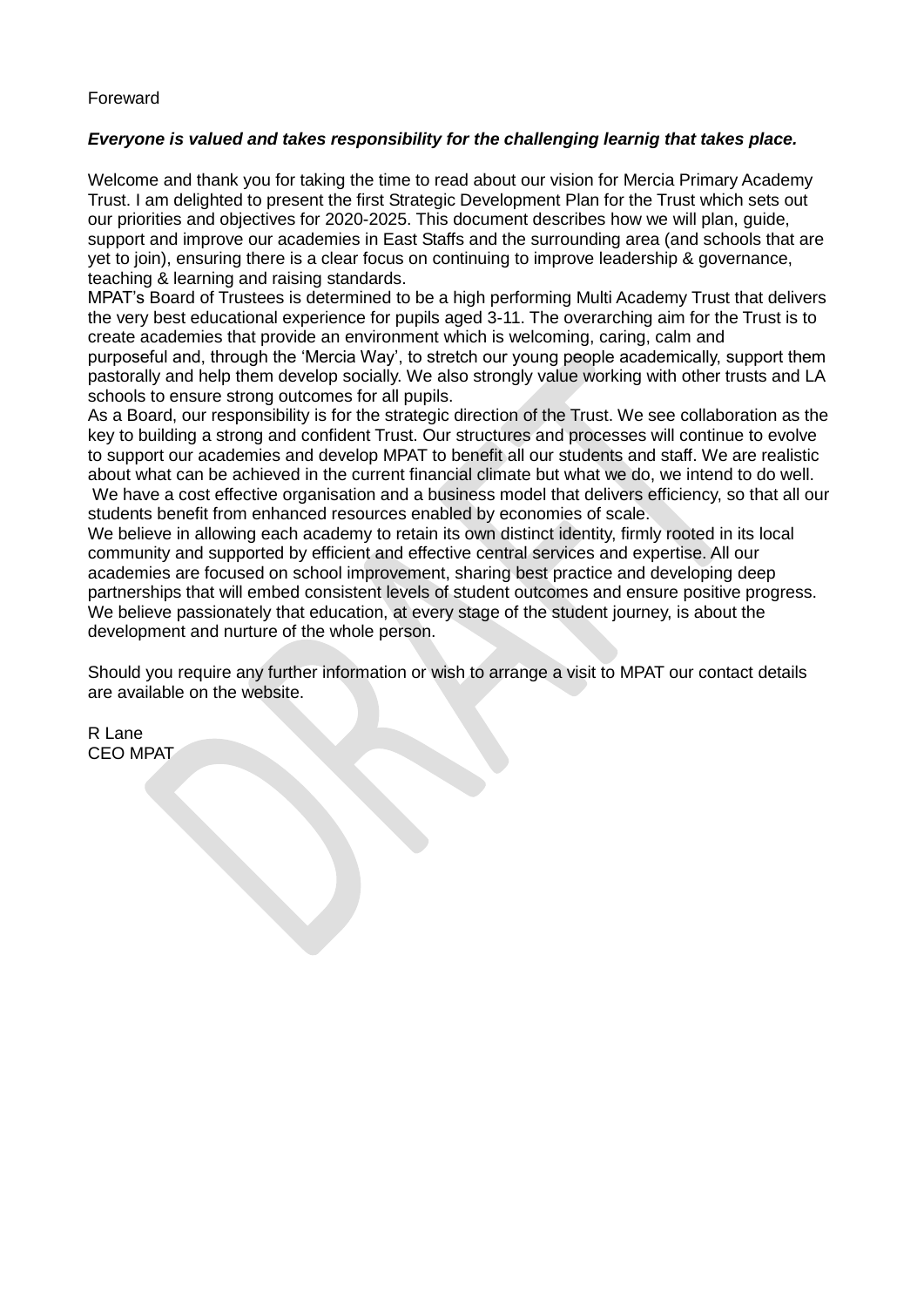Our aims

Excellence from the Early Years to Year 6

Our Vision: Everyone is valued and shares responsibility for the challenging learning that takes place

Our Values and Beliefs:

Belief in the transformational and life-enhancing power of education Service to our community Partnership and professional generosity Honesty and openness Unflinching commitment to ensure that all children reach their potential

Our Aims:

A rich and exciting curriculum where our pupils thrive and develop character Strong progress in outcomes, especially for disadvantaged children and young people Excellence in professional learning and development Strong and strategic leadership at all levels High quality and cost-effective central services

Our Culture:

Significant delegated authority to each Headteacher and Governing Body Our schools maintain their own character and distinctiveness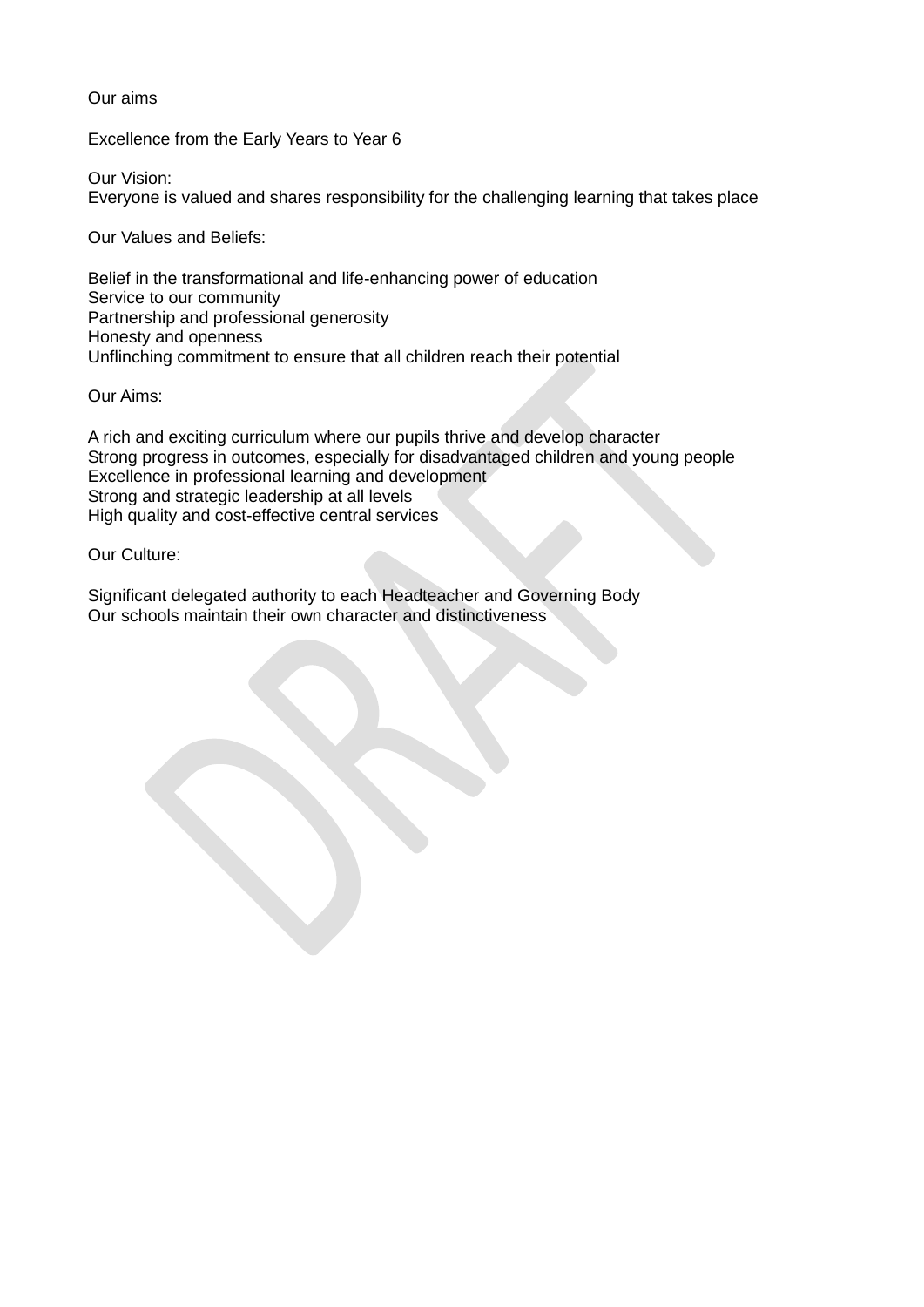What is a great school

Exceeds like for like schools in all areas based on academic results High levels of attendance indicating enjoyment in schools Good levels of retention of key staff A commitment towards teaching students and apprentices

#### **This area will be filled in Jan 2020**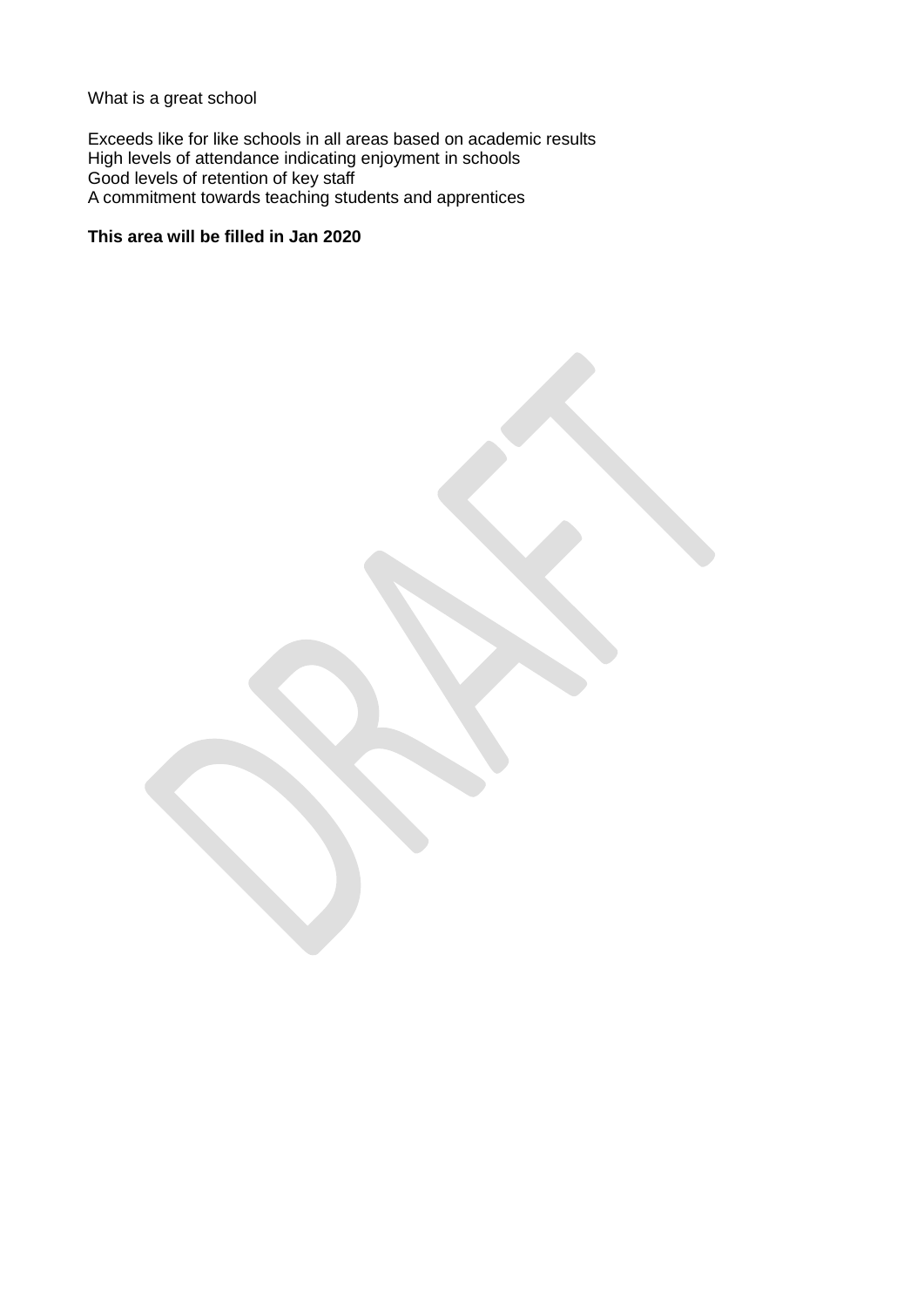#### Srategic School Devlopment

#### Our Core Offer

The core offer is built around individual needs of MPAT academies by:

• enabling leaders and all other academy staff to raise standards of achievement and attainment by ensuring 'great' practices;

• ensuring that the academies of MPAT achieve good value for money;

• building capacity across all aspects of education, business and operational activity;

• ensuring we minimise bureaucracy to allow an unrelenting focus on supporting and achieving the best for our learners;

• recruiting and retaining excellent staff by ensuring there are career opportunities within the Trust and effective and comprehensive continued professional development.

We will achieve this by deploying a central team of outstanding practitioners who will work with every academy to develop and confidently share consistent best practice, and provide qualityassured and value-for-money central services.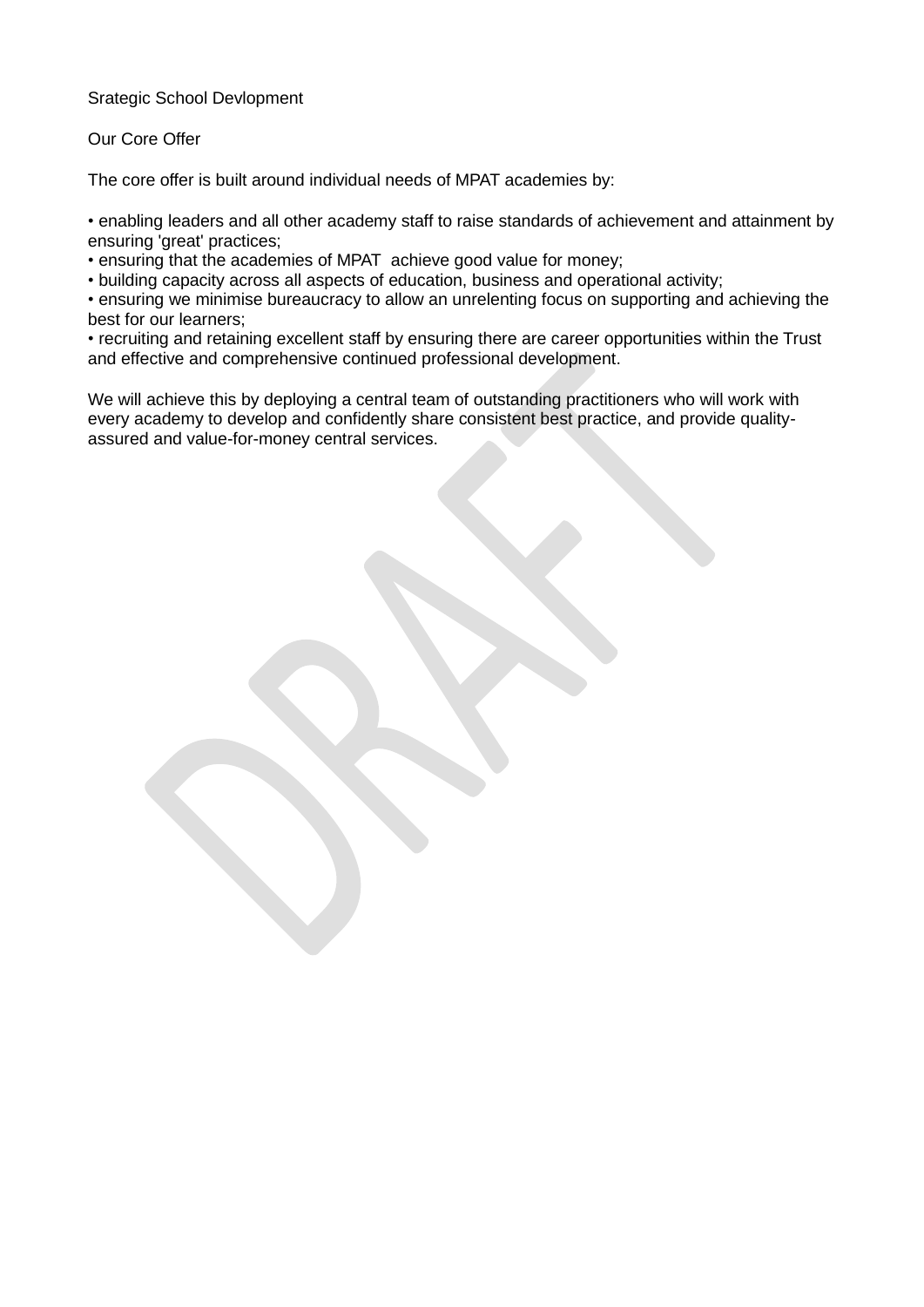#### LEADERSHIP & GOVERNANCE

Essential features of Governance

MPAT has an expectation that governance at all levels will be:

• outward facing rather than internally preoccupied

- encouraging of equality and diversity
- consistent in leadership
- collaborative in approaches to decision-making and sharing practice

• proactive in its approach to strategic leadership in an ever-changing educational landscape, rather than simply reacting to national developments and initiatives.

#### Overall Level of Education Delegation

The Board believes that best results will be achieved when each academy's Governing Body receives a level of responsibility and autonomy appropriate to its specific circumstances.

Where the academy is in an Ofsted category, or judged by our own review processes to require improvement in some areas, there will be close supervision of the academy by MPAT through its Officers and central team.

Where an academy is Good or Outstanding minimal day-to-day supervision by MPAT is needed and the School's Governing Body will operate with maximum autonomy.

#### EDUCATION IMPROVEMENT SERVICES

MPAT gives flexible and active support for raising standards in:

- Teaching & learning
- Leadership development at all levels to include leadership quality assurance
- Office and finance
- Caretaking and site supervision
- Health and Safety

By providing:

- Effective learning support and Special Educational Needs services
- Effective behaviour support
- Robust and compliant safeguarding support
- Effective and responsive ICT services to enhance learning
- Caretaking and site supervision management team
- A core school improvement team
- Finance and other central services including policy compliancy, payroll and personnel services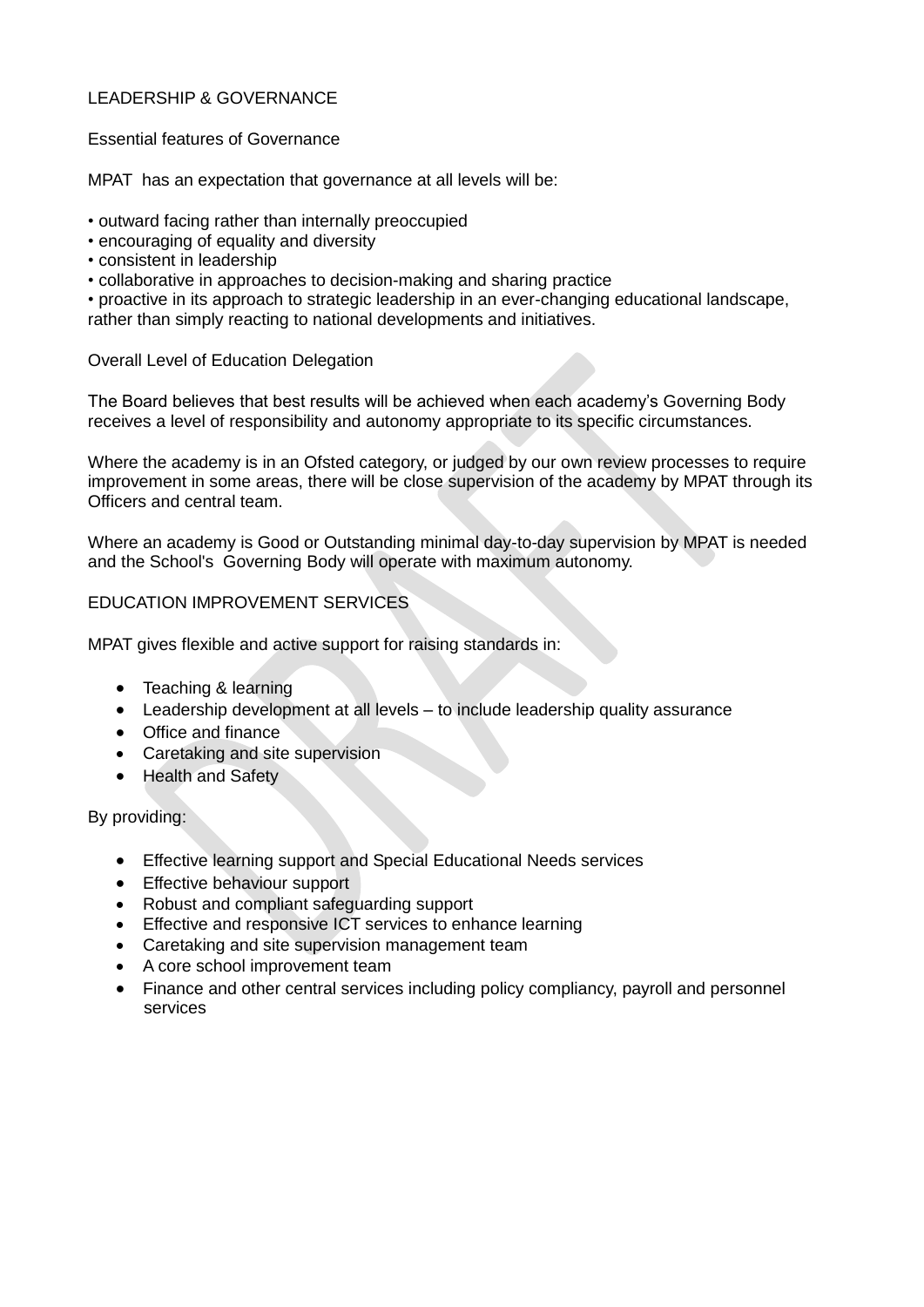| Delegation of powers            |                                                                                                                                                                                                                                                                    |                                                                                                                                                                                                                                                                                                                                                                                                                                                                                                                                         |                                                                                                                                                                                                                                                                                                        |
|---------------------------------|--------------------------------------------------------------------------------------------------------------------------------------------------------------------------------------------------------------------------------------------------------------------|-----------------------------------------------------------------------------------------------------------------------------------------------------------------------------------------------------------------------------------------------------------------------------------------------------------------------------------------------------------------------------------------------------------------------------------------------------------------------------------------------------------------------------------------|--------------------------------------------------------------------------------------------------------------------------------------------------------------------------------------------------------------------------------------------------------------------------------------------------------|
| Accountability<br>LAC Flax Hill | schools<br>standards of individual<br>committee<br>· May operate a delegated budget<br>• Protect the performance and<br>Meetings:<br>(act like a Trust Board sub-<br>Local Governing Bodies<br>· Includes parent representation<br>· Support in staff appointments | outcomes<br>proprieties in practice at Academy<br>and performance<br>officer<br><b>GEO</b><br>is level of need<br>. May be a full time or part-time<br>description<br>provision, best practices and<br>· Ensures strong educational<br>Members especially for finances<br>· Responsible person/accounting<br>job as the trust grows and if there<br>. Has a clear role and job<br>Evel<br>• Ensures regularities and<br>· Report to Trust Board and                                                                                     | MPAIN<br><b>Corporate Governance</b>                                                                                                                                                                                                                                                                   |
| LAC Lark Hall                   |                                                                                                                                                                                                                                                                    |                                                                                                                                                                                                                                                                                                                                                                                                                                                                                                                                         | members<br><b>Reports to</b><br><b>Officer CEO</b><br>Accounting                                                                                                                                                                                                                                       |
| LAC Lakeside                    | academies<br>AHs, SENCO, subject and<br>Options to develop DHs and<br>policy to the Trust Board<br>Recommend educational<br>Headteachers of all<br><b>Professional Boards</b><br>Governors as of need<br>phase leaders and Chairs of                               | also a Member<br>Directors (9 Maximum)<br>Multi Academy Trust Board of<br>Chair of Board - 1 Trustee is<br>œ<br>Premises<br>Primary, ITT<br>Education-<br>HR /Business<br>Finance<br>Legal                                                                                                                                                                                                                                                                                                                                              | • Business<br>Trust Board Members (5)<br>· Human Resources<br>• Education<br>• Finance<br>· Community                                                                                                                                                                                                  |
| LAC Academy 4                   |                                                                                                                                                                                                                                                                    | <b>Trust Board Committees</b><br><b>Building and H&amp;S</b><br><b>Finance &amp; HR</b><br>Standards<br>Leadership<br>pue                                                                                                                                                                                                                                                                                                                                                                                                               | solvency of all Trust funds<br>limited by Guarantee<br>· Set up Charitable Company<br><b>Members</b><br>performance across the Trust<br><b>Trust Board</b><br>· Responsible for financial<br>• Appoints leaders<br>· Overview of educational<br>. Hires and Fires Trustees of the<br>(Academy budgets) |
| LAC Academy 5                   | <b>Schools</b><br>School Improvement and Accountability<br>· Continuing Professional Development<br>. Raising Achievement Boards led by Trustees for all<br>· Performance Management<br>· School Improvement matched to need                                       | • Budgeting<br>. Ensure compliance with charity and company law<br>· HR across all Academies<br>· Risk management<br>Agreement<br>. Financial procedures in accordance with Funding<br>. Challenge and monitor School Performance<br>· Development of Business Plan<br>· Management of Local Governance<br>· Development of Vision and Values<br>. Health and Safety<br><b>Accountability</b><br>. Educational Direction - School Improvement and<br><b>Trust Board (Trustees)</b><br>Safeguarding<br>Buildings and Premises across MAT | Externally checks annual accounts<br>Audit                                                                                                                                                                                                                                                             |
| LAC Academy 6                   |                                                                                                                                                                                                                                                                    |                                                                                                                                                                                                                                                                                                                                                                                                                                                                                                                                         |                                                                                                                                                                                                                                                                                                        |

**A**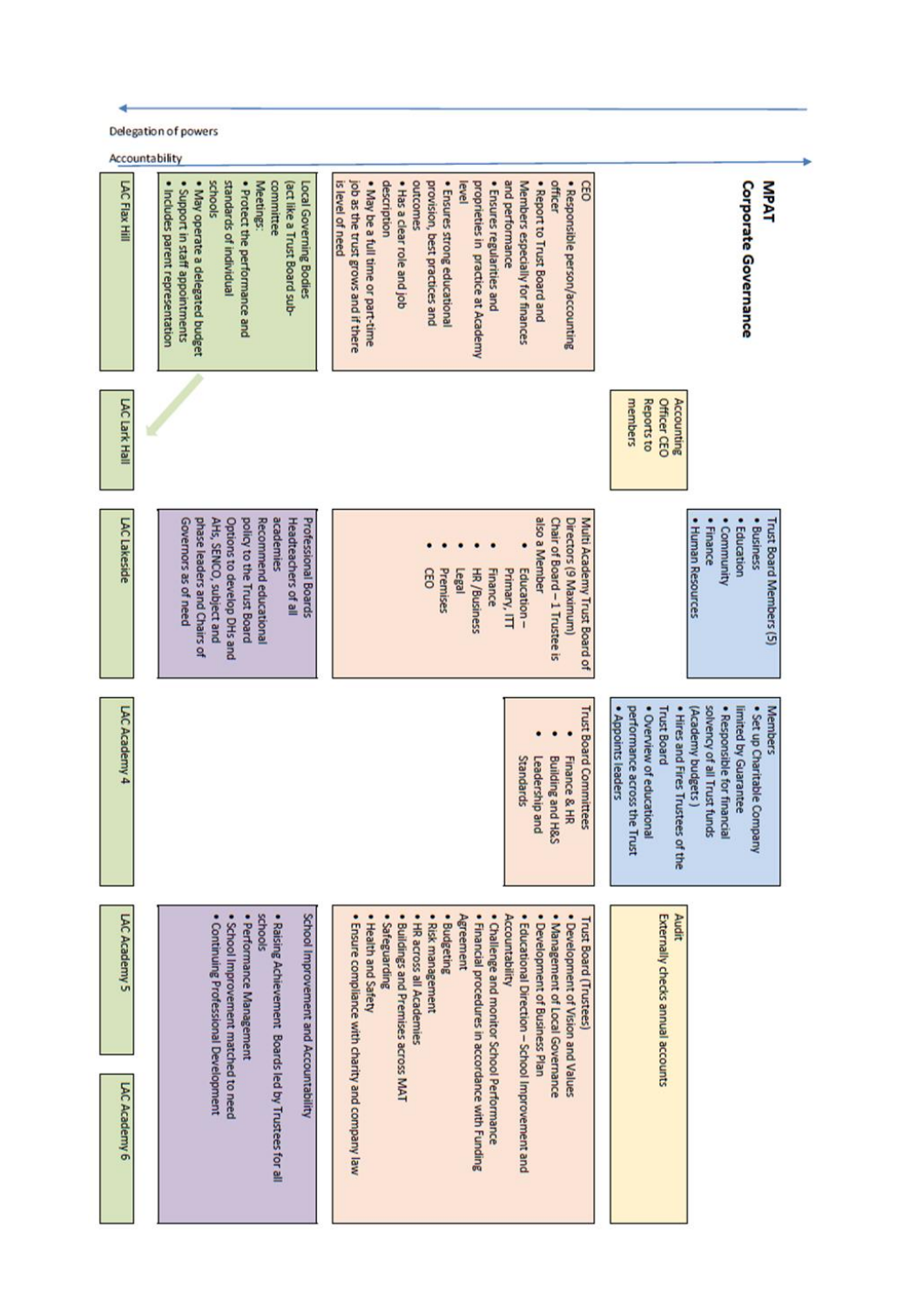#### Why is it important?

Our schools are centres of excellence in teaching and learning where every child and young person makes outstanding progress and is ready for the next stage in their education and lives. Our staff feel valued and can access opportunities for professional and career development and to share their skills and expertise across the Trust and with other schools. The wider Trust will do all it can to ensure that we are enabling and investing in rapid, effective and sustainable school improvement in all our schools.

| <b>Indicators of Success:</b><br>Year 1 - 2                                                                                                                                                                                                                                                               | <b>Year 2 - 4</b>                                                                                                            | By Year 5                                                                                                                                                                                |
|-----------------------------------------------------------------------------------------------------------------------------------------------------------------------------------------------------------------------------------------------------------------------------------------------------------|------------------------------------------------------------------------------------------------------------------------------|------------------------------------------------------------------------------------------------------------------------------------------------------------------------------------------|
| To improve the progress made<br>by all pupils so that standards<br>of pupils' performance at each<br>of the schools within the Trust<br>towards 'Great'. Action plans<br>created with specific targets for<br>school improvement for all<br>pupil groups in public<br>examinations at both Key<br>Stages. | Three year improving data set<br>for all schools                                                                             | 4 out of 5 data sets for all<br>schools exceed like for like<br>nationally                                                                                                               |
| Each Academy within the Trust<br>has accurate self-evaluation                                                                                                                                                                                                                                             | We use leaders across our<br>Trust to provide peer review.<br>and challenge of self-evaluation<br>and improvement plans.     | We will establish a network of<br>external "audit" partners from<br>good and/or outstanding<br>schools to test our capacity to<br>self-asses and plan stretching<br>improvement targets. |
| Development of KPI<br>Dashboard to track continuous<br>improvement targets                                                                                                                                                                                                                                | Our MAT will adopt a culture of<br>high expectations using<br>benchmarking and set<br>demanding targets.                     | We will use shared recording<br>systems and information<br>analytically to measure the<br>impact of interventions,<br>approaches and plans based<br>upon outcomes.                       |
| Pupil voice informs practice<br>and School Improvement<br>Planning.                                                                                                                                                                                                                                       | Parents, carers and<br>stakeholders have a strong<br>voice and influence the work of<br>the schools.                         | Our schools have a strong<br>representation at networks and<br>forums relating to enterprise<br>and employability.                                                                       |
| Introduce consistent LSA/TA<br>standards across the MAT                                                                                                                                                                                                                                                   | We will deploy middle and<br>senior leaders as SLE's and<br>peer support advisors in areas<br>of expertise across the Trust. | All middle leaders will complete<br>NPQML, All senior leaders will<br>complete NPQSL.                                                                                                    |
| A MAT School improvement<br>strategy is in place                                                                                                                                                                                                                                                          | Strategy connects to all Academies' School Improvement plans                                                                 |                                                                                                                                                                                          |
| Increased participation rates for<br>accredited CPD courses                                                                                                                                                                                                                                               | Increasing Year on Year                                                                                                      |                                                                                                                                                                                          |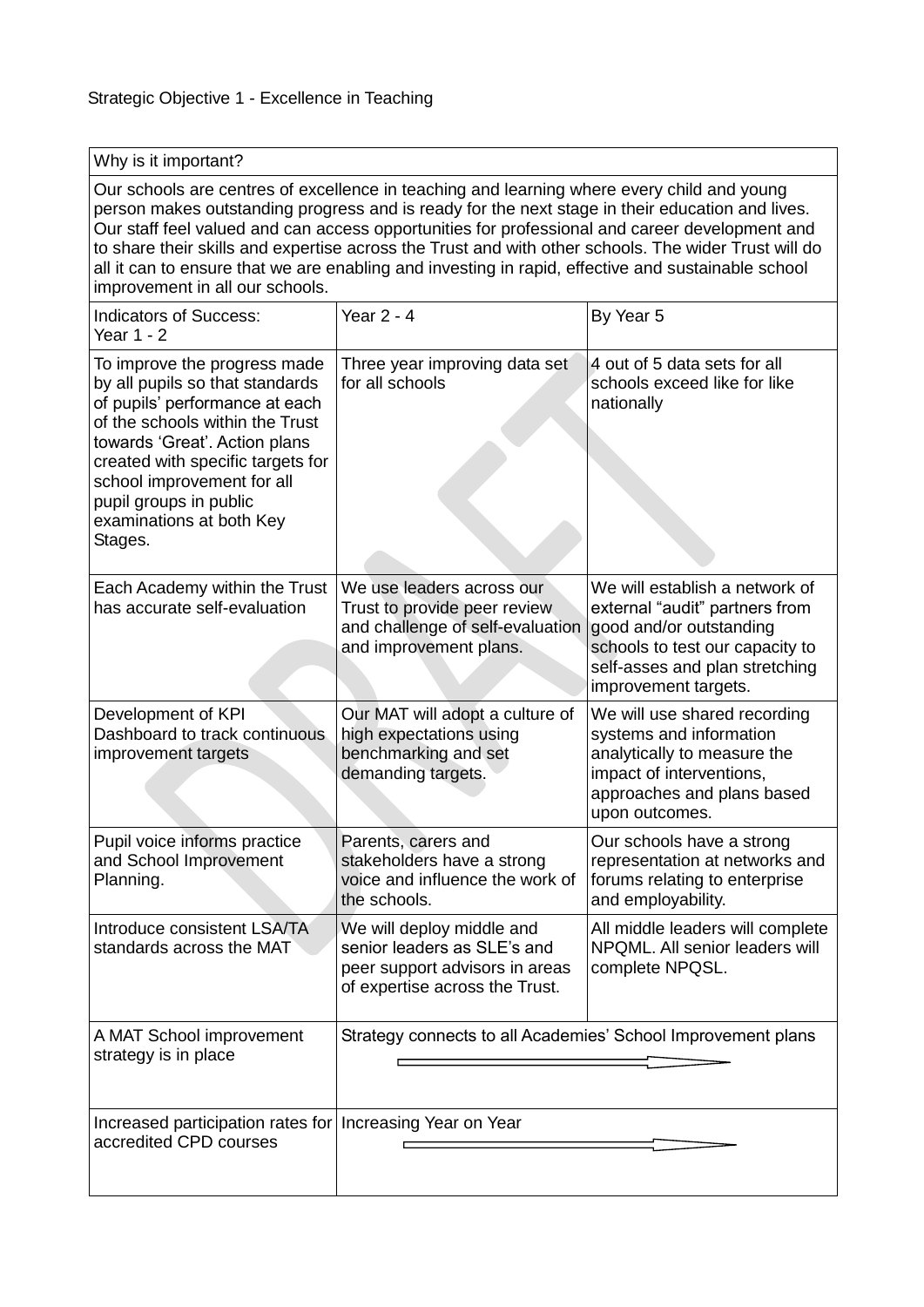| All existing employees<br>attended Level 1 Safeguarding<br>in September 2020.<br>All LGB, Directors and<br>Members have completed<br>access to Level 1 Safeguarding<br>Training throughout 2020/2021.<br>A program of Online Safety<br>Certification has been<br>implemented across the Trust | Safeguarding Policies are<br>reviewed and updated in line<br>with the recently updated<br>Keeping Children Safe in<br><b>Education Guidance All</b><br>employees, Governors and<br>Directors attend annual<br>safeguarding training.<br>A central register is held for<br>Governors, Directors and<br>employees & volunteers. | Trust DSL has undertaken a<br>nationally recognised Advanced<br>Safeguarding qualification<br>allowing for in house Level 3<br>training to be provided.<br>A member of the Trust Central<br>Team is the Safeguarding Lead<br>for the Trust.<br>Trust Safeguarding Group in<br>place. |
|-----------------------------------------------------------------------------------------------------------------------------------------------------------------------------------------------------------------------------------------------------------------------------------------------|-------------------------------------------------------------------------------------------------------------------------------------------------------------------------------------------------------------------------------------------------------------------------------------------------------------------------------|--------------------------------------------------------------------------------------------------------------------------------------------------------------------------------------------------------------------------------------------------------------------------------------|
| Develop a Succession and<br>Talent Management Model for<br>RQT's and middle leaders in<br>light of 'deep dives'                                                                                                                                                                               | Develop a Succession and<br>Talent Management Model for<br>senior and middle leaders both<br>within Academies and for the<br>MAT Central Team and the<br><b>Board of Directors</b>                                                                                                                                            | Further develop relationships<br>with other schools / academies<br>and MAT's                                                                                                                                                                                                         |
| Develop a student entitlement<br>for extracurricular activities and<br>opportunities that promote<br>resilience and build character.                                                                                                                                                          | Ensure entitlement is met in all MPAT schools                                                                                                                                                                                                                                                                                 |                                                                                                                                                                                                                                                                                      |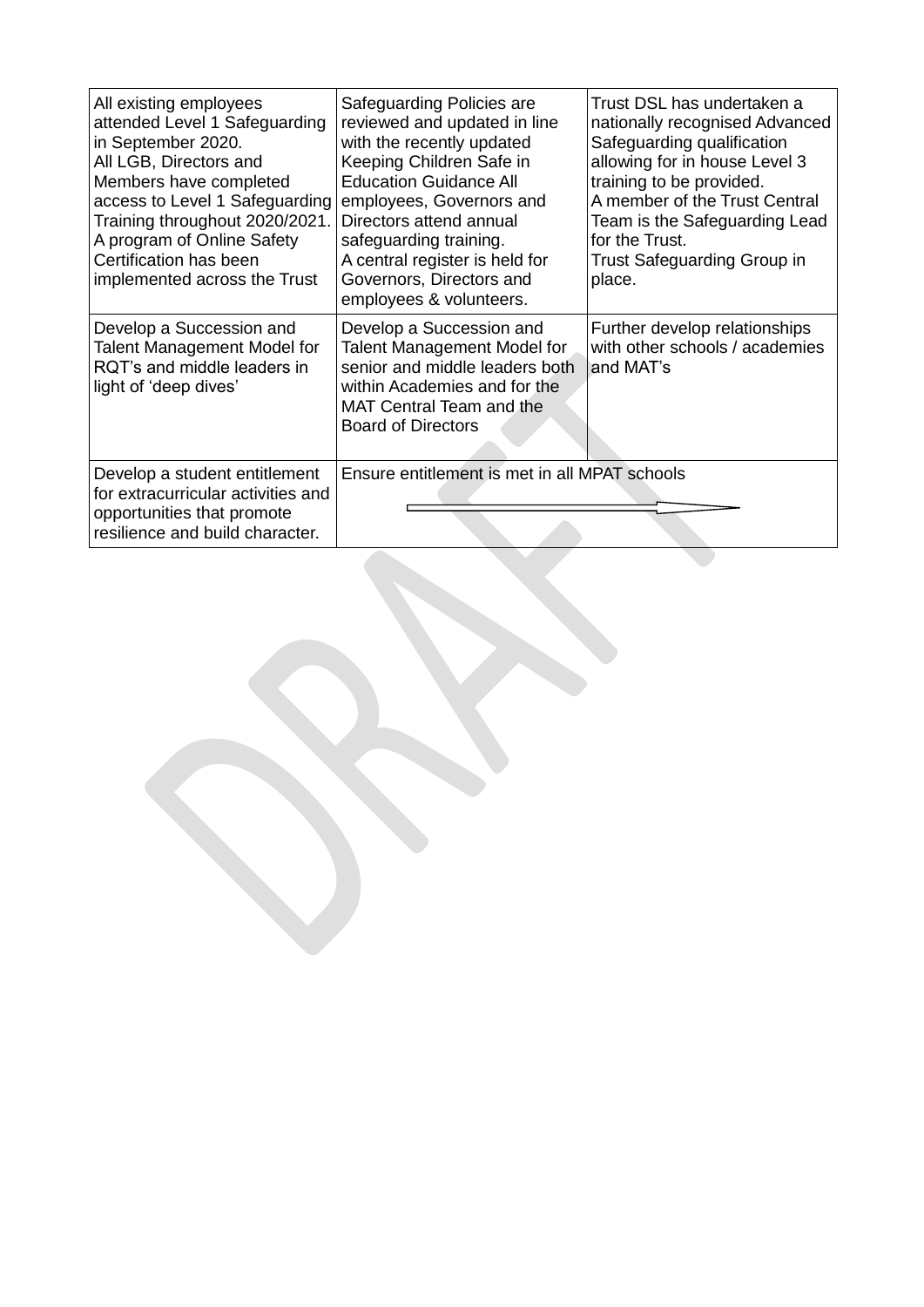Why is it important?

As local centres of great teaching it is our moral duty to provide support for improving outcomes for schools both within and outside the trust. We will develop opportunities for school to school support allowing staff to share expertise and skills across the Trust. We will identify shared opportunities for CPD and curriculum & resource planning to strengthen further the quality of teaching and learning and its impact on pupils outcomes. MPAT has "sponsor" status, and therefore we have a responsibility to bring schools into our Trust which requires intervention to enable rapid improvement.

| <b>Indicators of Success:</b><br>Year 1 - 2                                                                                                                                                    | Year 2 - 4                                                                                                                                                                                                                                                                                   | By Year 5                                                                                           |
|------------------------------------------------------------------------------------------------------------------------------------------------------------------------------------------------|----------------------------------------------------------------------------------------------------------------------------------------------------------------------------------------------------------------------------------------------------------------------------------------------|-----------------------------------------------------------------------------------------------------|
| Potential sponsorship of 1<br>inadequate special schools/<br>Academies in the local area                                                                                                       | Potential sponsorship of 1<br>inadequate special schools/<br>Academies in the local area                                                                                                                                                                                                     | Sponsorship of 1 inadequate<br>special schools/ Academies in<br>the local area                      |
| Form English Mercia Learning<br>Network - comprising local<br>schools<br>Form Maths Mercia Learning<br>Network - comprising local<br>schools                                                   | Form Foundation Mercia<br>Learning Networks -<br>comprising local schools                                                                                                                                                                                                                    | Form Mercia Head Teacher<br>network                                                                 |
| The Trust has effective links<br>with one or more Teaching<br><b>School Alliances</b>                                                                                                          | The Trust is working towards<br>becoming a Centre of<br><b>Excellence for School</b><br>Workforce development at all<br>levels                                                                                                                                                               | The Trust is a recognised<br><b>Centre of Excellence</b>                                            |
| The Trust has become a<br>provider of choice for other<br>schools in regard to specific<br>training and CPD provision                                                                          | Improved CPD provision                                                                                                                                                                                                                                                                       | <b>Enhanced CPD provision</b>                                                                       |
| The Trust has formal<br>partnerships with other MATs<br>and schools to enable robust<br>self-assessment and<br>improvement                                                                     | The Trust has a commissioning<br>model in place which facilitates<br>cutting edge MAT improvement<br>strategies to be developed                                                                                                                                                              | The Trust Commissioning<br>model is enabling and<br>evidencing sector leading self -<br>improvement |
| Regular meetings take place<br>with staff across the Trust e.g.<br>curriculum planning,<br>attendance, timetable, Sat's,<br>target setting, tracking,<br>safeguarding, SEN, site staff<br>etc. | SEN, Safeguarding, Teaching & Learning, representatives from<br>each school in the Trust meet on at least a termly basis to share<br>good practice and work on trust wide projects and initiatives.<br>Feedback by the Lead Member of each respective group is<br>provided to the Directors. |                                                                                                     |
| trust                                                                                                                                                                                          | One good school has joined the One good school has joined the The Trust has 1200 pupils on<br>trust                                                                                                                                                                                          | role                                                                                                |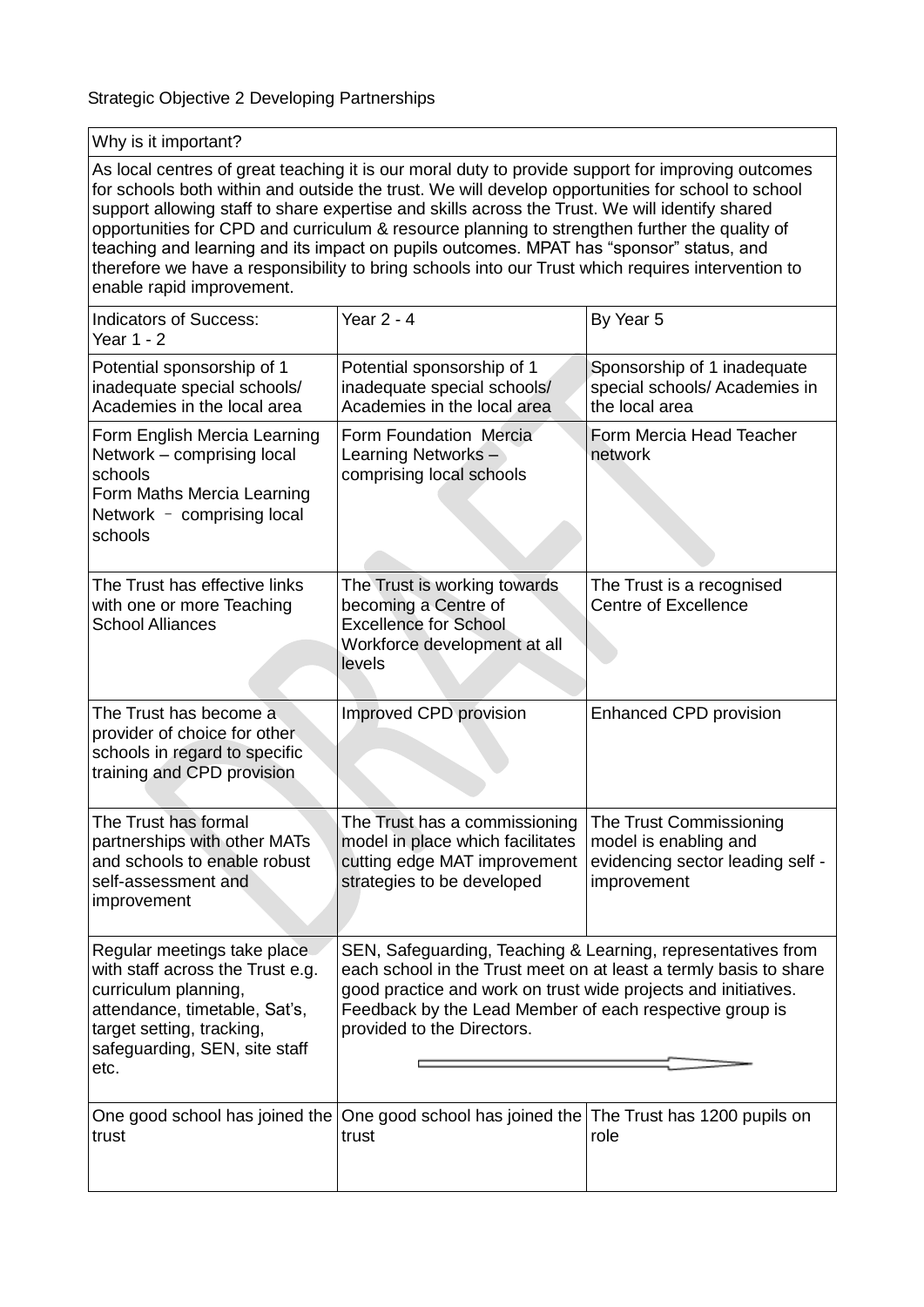| The Trust has established                                                                                                  | The Trust has strategic                                                                                                         | The Trust has strategic                                                                            |
|----------------------------------------------------------------------------------------------------------------------------|---------------------------------------------------------------------------------------------------------------------------------|----------------------------------------------------------------------------------------------------|
| formal relationships with $2 - 3$                                                                                          | partnerships with Local                                                                                                         | partnerships with Local                                                                            |
| local commissioners across                                                                                                 | commissioners of Education,                                                                                                     | commissioners of Education,                                                                        |
| Education, Local authority and                                                                                             | Local Authority & Health in the                                                                                                 | Local Authority & Health in the                                                                    |
| Health.                                                                                                                    | wider sub regional area.                                                                                                        | regional area.                                                                                     |
| The Trust has formal<br>partnerships with other MATs<br>and schools to enable robust<br>self-assessment and<br>improvement | The Trust has a commissioning<br>model in place which facilitates<br>cutting edge MAT improvement<br>strategies to be developed | The Trust Commissioning<br>model is enabling and<br>evidencing sector leading self-<br>improvement |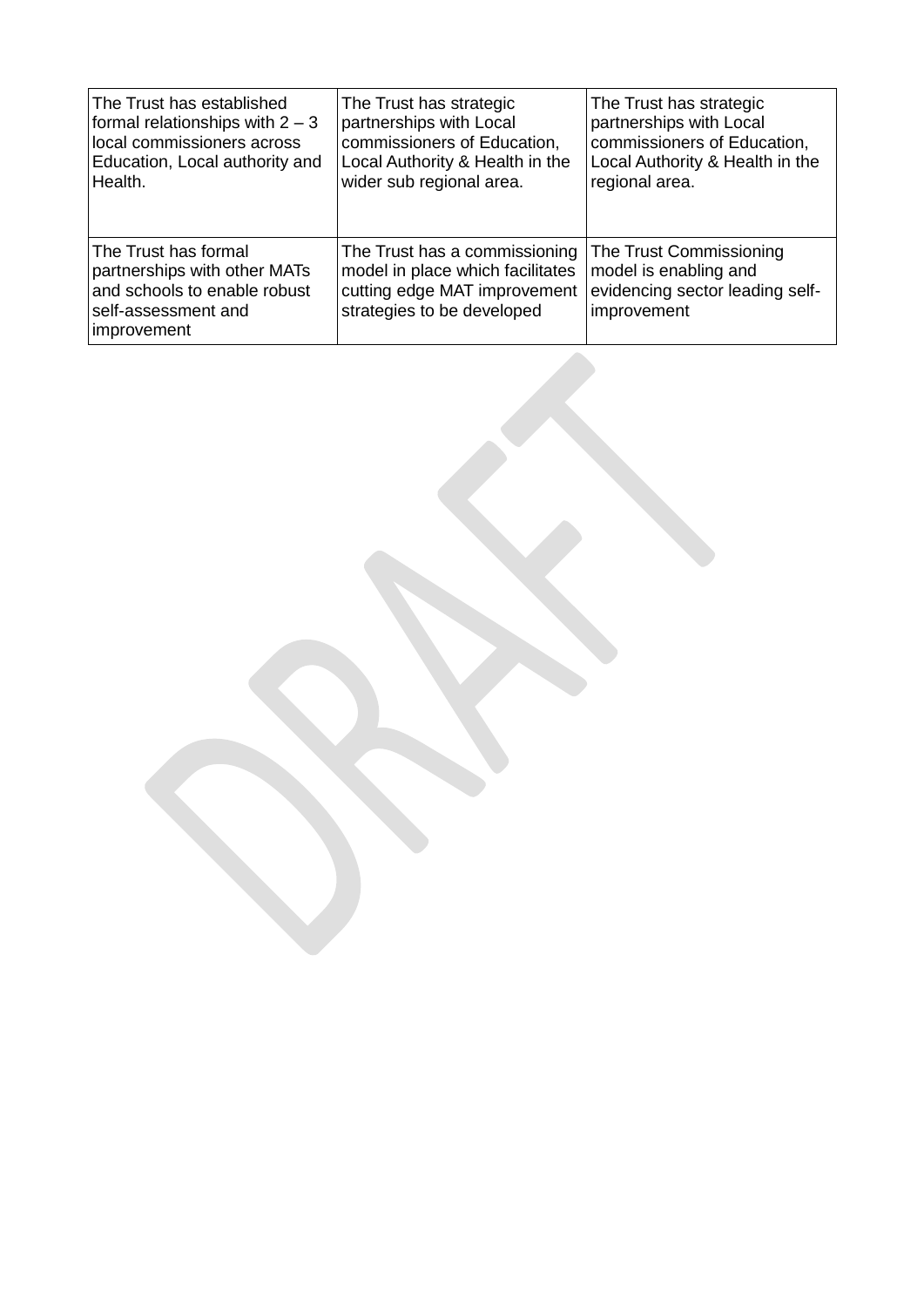## Strategic Objective 3 - Improving Leadership & Governance

| Why is it important?                                                                                                                                                                                                                                                                                                                                                       |                                                                                                                                                                    |                                                                                                                   |  |
|----------------------------------------------------------------------------------------------------------------------------------------------------------------------------------------------------------------------------------------------------------------------------------------------------------------------------------------------------------------------------|--------------------------------------------------------------------------------------------------------------------------------------------------------------------|-------------------------------------------------------------------------------------------------------------------|--|
| All research suggest that children's outcomes are intrinsically linked to the leadership capacity of<br>the school they attend. Every person and system can improve. We strongly believes that by<br>valuing out leadership teams, including Governance and providing them with the tools and<br>training they require will best support their work in improving outcomes. |                                                                                                                                                                    |                                                                                                                   |  |
| <b>Indicators of Success:</b><br>Year 1 - 2                                                                                                                                                                                                                                                                                                                                | <b>Year 2 - 4</b>                                                                                                                                                  | By Year 5                                                                                                         |  |
| Skills audit of LGB/Directors/<br>Members completed in Autumn<br>Term 2020 & a program of CPD<br>implemented.                                                                                                                                                                                                                                                              | Allocation of lead specialisms<br>to Governors/Directors in<br>accordance with SOD.                                                                                | <b>Feedback from LGB/Directors</b><br>states that CPD needs are<br>effectively met.                               |  |
| Review of HT report<br>mechanisms in line with<br>recommendations from DFE<br>document "Understanding your<br>Data" and other statutory<br>guidance                                                                                                                                                                                                                        | Reporting recommendations<br>standardised across the Trust<br>in accordance with guidance<br>issued                                                                | LGB/Directors/Members &<br>Chairs & Vice Chairs meetings<br>taking place termly                                   |  |
| MPAT to incorporate school's<br>policies as appropriate into<br>Trust polices.                                                                                                                                                                                                                                                                                             | MPAT to incorporate school's<br>policies as appropriate into<br>Trust polices.                                                                                     | MPAT to incorporate school's<br>policies as appropriate into<br>Trust polices.                                    |  |
| Develop the schools and Trust<br>websites to incorporate<br>statutory policies/policies under<br>the MPAT/School heading as<br>appropriate. Trust ICT Manager<br>to ensure that all websites<br>within the Trust meet statutory<br>requirements by conducting a<br>termly audit and reporting to<br>FGB.                                                                   | All Trust websites have been<br>externally reviewed & updated<br>(2021) to ensure that they meet<br>statutory requirements; this is<br>an on-going termly process. | Trust and school websites all<br>ran internally. All schools and<br>trust websites meet statutory<br>requirements |  |
| Trust Premises manager role<br>developed with job descriptions<br>for all care taking staff written                                                                                                                                                                                                                                                                        | Trust premises manager<br>employed and new job<br>descriptions put in place across<br>trust.                                                                       | Trusts premises team sub<br>contracted out to local LA and<br>trust schools.                                      |  |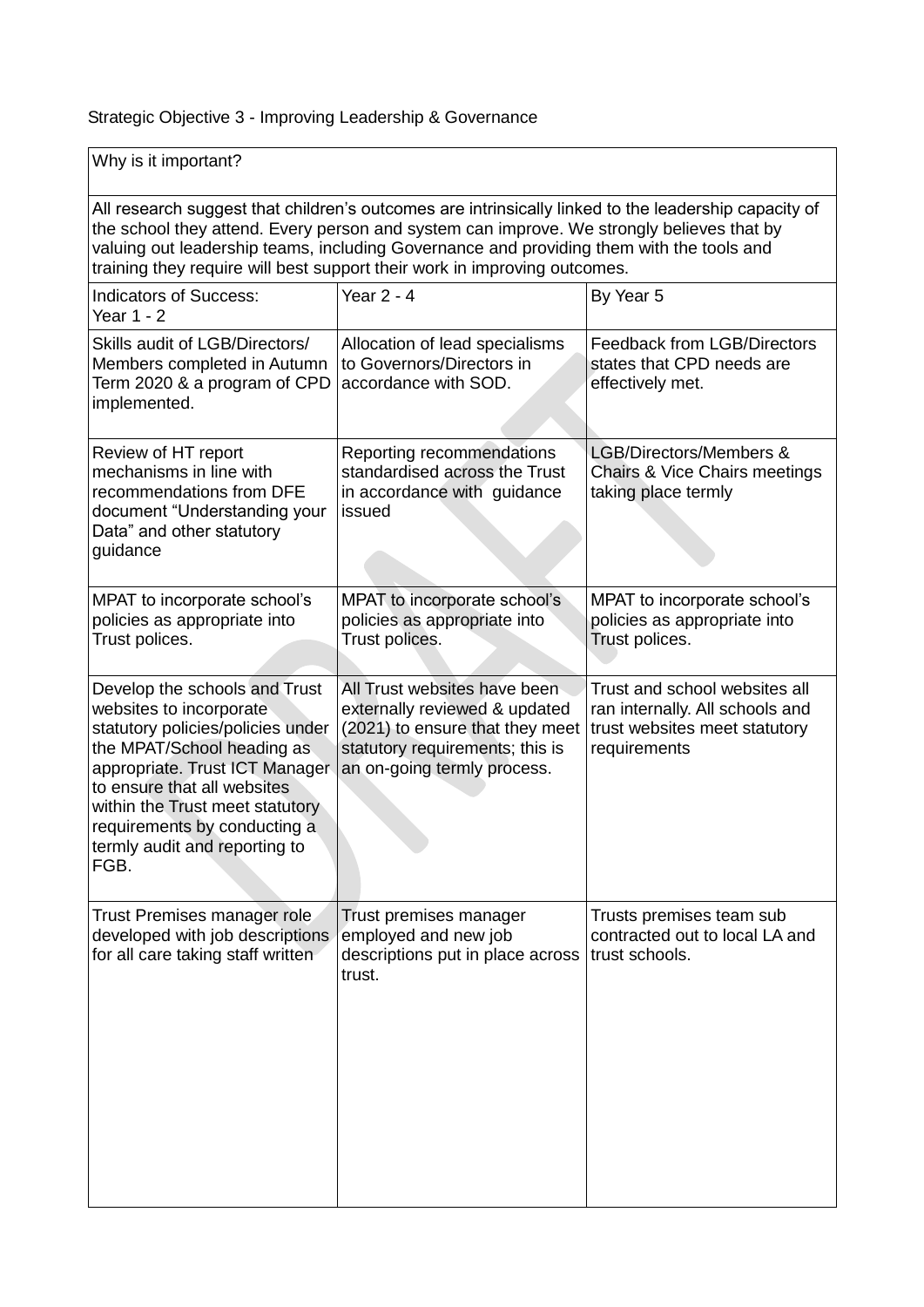| Investigate and take advantage<br>of all funding opportunities<br>where applicable<br>Investigate funding<br>opportunities to determine<br>growth,<br>i)<br>ii)<br>ii) liability<br>iii)<br>iii)risks and<br>iv) opportunities<br>iv) | The production of an Estates Strategy by reviewing and<br>incorporating the following for each school within the Trust: -<br><b>Site Plans</b><br><b>Facilities Management</b><br><b>Files</b><br><b>SLA/Contracts</b><br><b>Condition Surveys</b><br><b>Health &amp; Safety Audits</b><br>Health & Safety<br>Committee termly meetings<br>Premises staff monthly<br>Meetings |                                                                                                                 |
|---------------------------------------------------------------------------------------------------------------------------------------------------------------------------------------------------------------------------------------|-------------------------------------------------------------------------------------------------------------------------------------------------------------------------------------------------------------------------------------------------------------------------------------------------------------------------------------------------------------------------------|-----------------------------------------------------------------------------------------------------------------|
| Finance team continues to<br>support other schools when<br>required.                                                                                                                                                                  | Finance team develops a<br>model based on sub<br>contraction to provide a suite of<br>services for LA schools                                                                                                                                                                                                                                                                 | Finance team able to offer all<br>services outwards and sub<br>contracted out to local LA and<br>trust schools. |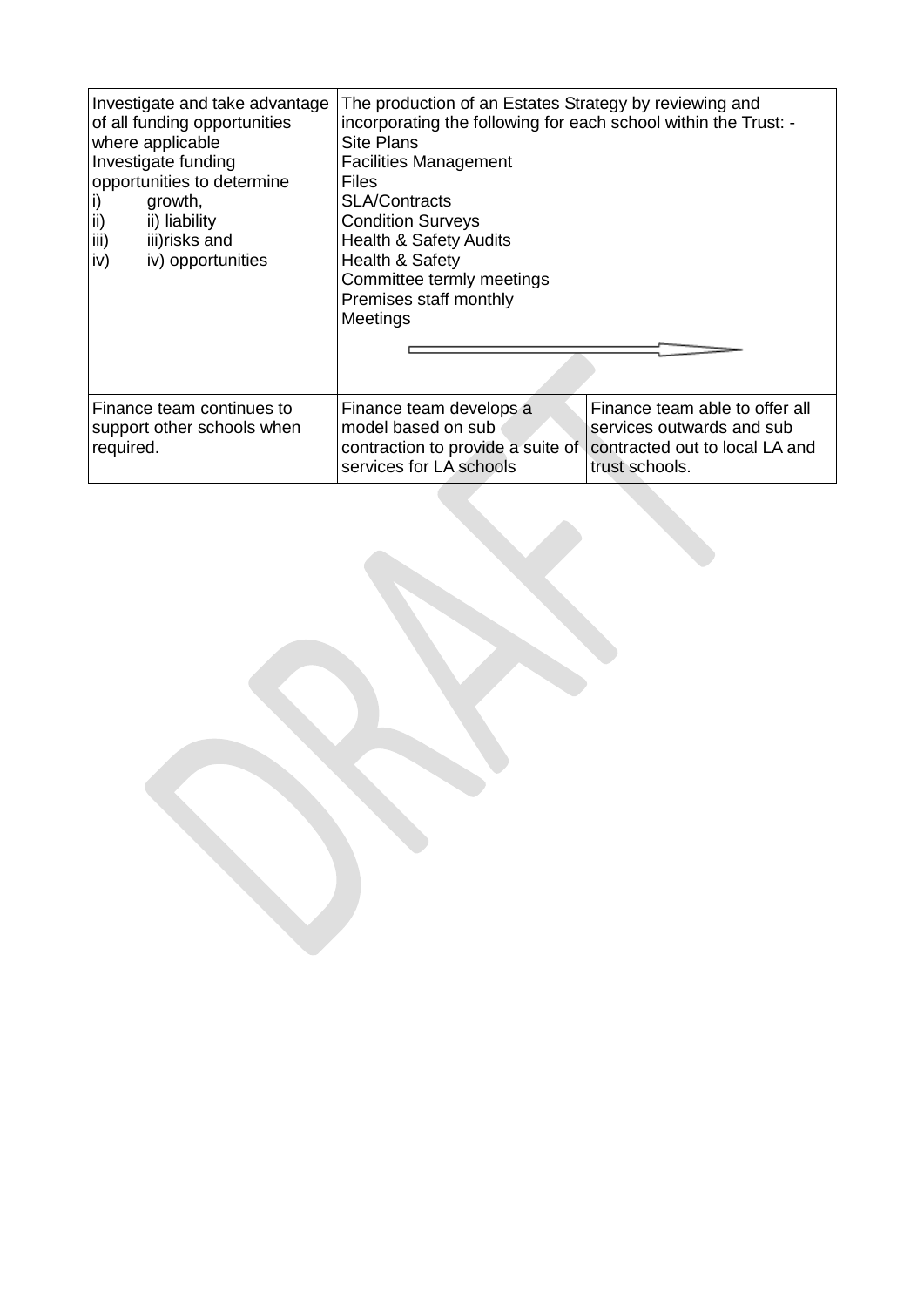### Strategic Objective 7: Ensuring a financially viable and sustainable MAT

| Why is it important?                                                                                                                                                                                                                                                                                                                                                                                                                                                                                                        |                                                                                                                                                                                                                                                                                      |                                                                                                                                               |
|-----------------------------------------------------------------------------------------------------------------------------------------------------------------------------------------------------------------------------------------------------------------------------------------------------------------------------------------------------------------------------------------------------------------------------------------------------------------------------------------------------------------------------|--------------------------------------------------------------------------------------------------------------------------------------------------------------------------------------------------------------------------------------------------------------------------------------|-----------------------------------------------------------------------------------------------------------------------------------------------|
| Executive management, Directors and Members have a legal duty to manage the Trust's finances<br>responsibly. Beyond this, we have a moral responsibility to ensure that every penny we spend is<br>in the pursuit of better services for the children we work with and the wider public we serve. We<br>will meet all our legal and moral obligations and be an open and transparent Trust at all times,<br>taking the hard decisions to ensure value for money, regularity and propriety are self-evident at all<br>times. |                                                                                                                                                                                                                                                                                      |                                                                                                                                               |
| <b>Indicators of Success:</b><br>Year 1 - 2                                                                                                                                                                                                                                                                                                                                                                                                                                                                                 | <b>Year 2 - 4</b>                                                                                                                                                                                                                                                                    | By Year 5                                                                                                                                     |
| The Trust has a detailed 3 year<br>medium-term financial strategy<br>in place for each school linked<br>to a fully costed school<br>improvement plan.                                                                                                                                                                                                                                                                                                                                                                       | The Trust aims to reduce the<br>Top slice for all of the<br>Academies to ensure as much<br>funding as possible is passed<br>on to each school.                                                                                                                                       | The Trust aims to further reduce<br>the Top slice for all of the<br>Academies whilst ensuring a<br>financially viable and<br>sustainable MAT. |
| The Trust has a Reserves<br>Policy in place with sufficient<br>reserves to mitigate areas of<br>high risk across the Trust.                                                                                                                                                                                                                                                                                                                                                                                                 | Reserves of 2-5% are secured                                                                                                                                                                                                                                                         | Reserves of >5% are secured<br>together with investment<br>strategy outlining priorities                                                      |
| To set a budget for expenditure<br>of money to support MAT wide<br>School Improvement initiatives.                                                                                                                                                                                                                                                                                                                                                                                                                          | Rolling programme of continuous improvement ensuring high<br>risk areas identified by Audit and Finance Committee are<br>addressed. The Trust has fully audited annual accounts<br>published in line with EFA requirements and the funding<br>agreement with the Secretary of State. |                                                                                                                                               |
| Increasing efficiencies through<br>better ways of working<br>following a review of systems<br>and processes e.g. reviewing<br>areas of high cost to reduce<br>and/or rationalise spend.                                                                                                                                                                                                                                                                                                                                     | Restructuring of back office<br>functions across all of the<br>Academies to drive<br>efficiencies, ensure VFM and<br>ensure they are fit for purpose<br>in new corporate context.                                                                                                    | Rolling programme of<br>continuous improvement<br>aligned to growth plan to ensure<br>model continues to be<br>sustainable.                   |
| Ensure staffing structures are<br>affordable, sustainable and fit<br>for purpose. Ensure School<br>Improvement Plans are costed,<br>affordable and sustainable                                                                                                                                                                                                                                                                                                                                                              | Developing our people – to<br>ensure suitably qualified/skilled<br>staff throughout all finance and<br>School Improvement functions.                                                                                                                                                 | Rolling programme of<br>continuous improvement of our<br>people ensuring skills are up to<br>date & latest systems and<br>processes.          |
| Increase/maintain pupil<br>numbers to maximise funding.<br>Negotiate with LAs to ensure<br>Top up funding is secured.                                                                                                                                                                                                                                                                                                                                                                                                       | Identify additional funding<br>streams where appropriate and<br>bid for additional revenue                                                                                                                                                                                           | Employ a bid writer with aim of<br>them being 'cost neutral' and<br>securing a number of<br>successful bids to enable<br>investment           |
| <b>Ensure Capital/Premises</b><br>Development plans are fully<br>costed and in place for each                                                                                                                                                                                                                                                                                                                                                                                                                               | Identify additional funding<br>streams and bid for additional<br>Capital funding (e.g. via CIF).                                                                                                                                                                                     | Bid through the CIF programme<br>for rebuilds for the Bristol<br>Building and Lakeside' mobile                                                |

school within our Trust.